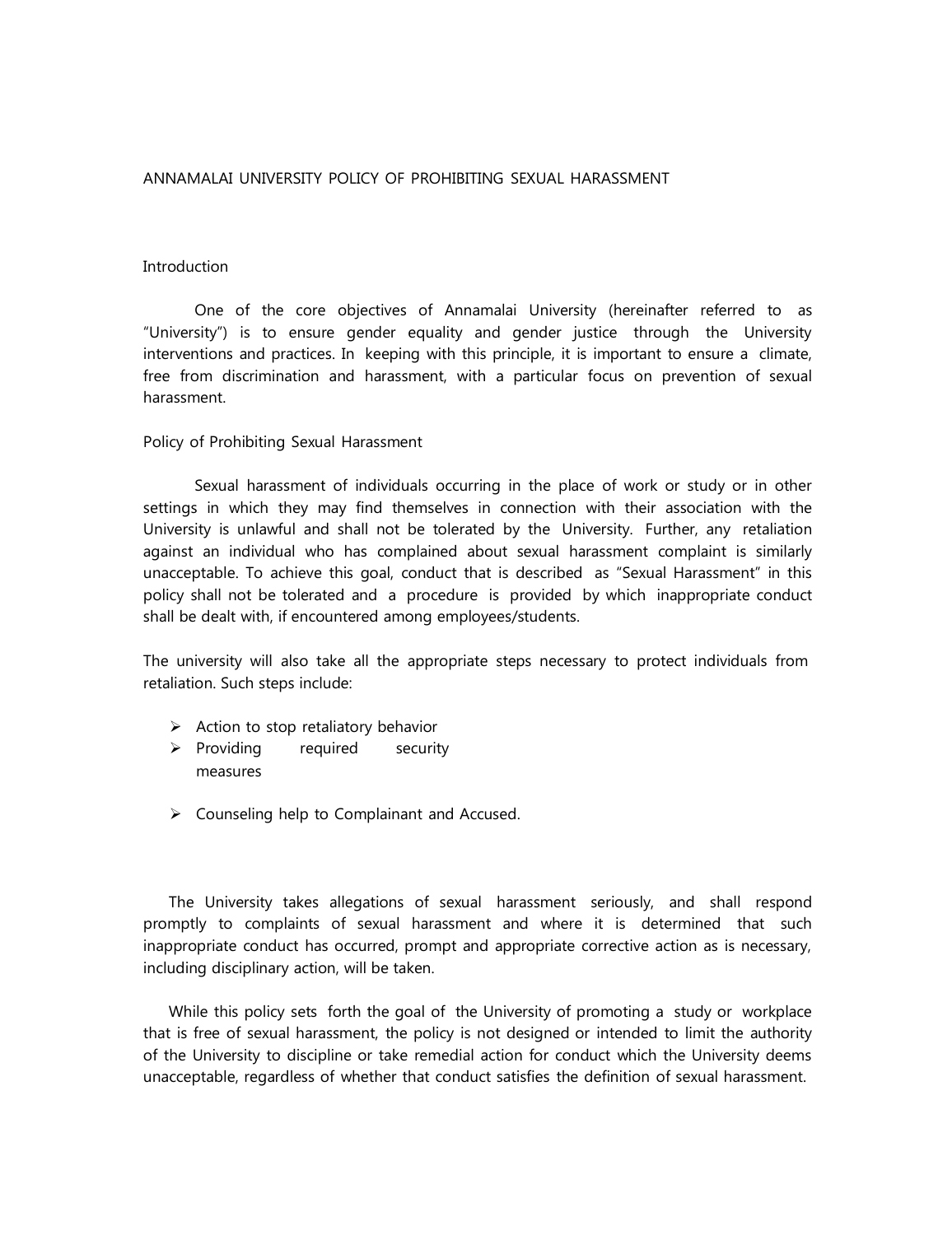## II. Definitions

For the purposes of this Policy

- 1. "University" shall mean the Annamalai University, Chidambaram
- 2. "Academic staff" includes any person or the staff of the University including its constituent units who is appointed to a teaching and/or research post, whether full-time, temporary, ad-hoc, part-time, visiting, honorary, or on special duty or deputation, and shall include employees employed on a casual or project basis.
- 3. "Supporting Staff" includes any person on the staff of the University or its constituents units who is not appointed to a teaching and/or research post, whether full-time, temporary, ad-hoc, part-time, daily wager, honorary or on special duty or deputation, and shall include employees employed on a casual or project basis, as also persons employed through a contractor.
- 4. "Student" includes any person who is enrolled for any course, whether full time or part time, with University, and includes an undergraduate or postgraduate student, a Research Scholar, a visitor, and a repeater. It also includes a student of another University or college who has been placed or has opted for placement with the University or short-term courses at the University.
- 5. "Sexual harassment" includes any unwelcome sexually determined behaviour (whether direct or by implication) such as
	- i. Physical contact and advances either physical and non –physical
	- ii. Unsolicited telephone calls / e-mails with the intention of sexual harassment
	- iii. A demand or request for sexual favors;
	- iv. Sexually colored remarks
	- v. Showing pornography
	- vi. Creating a hostile work environment
	- vii. Any other unwelcome "sexually determined behavior" be it physical, verbal or non-verbal conduct of a sexual nature

### **Explanation 1:**

Unwelcome "sexually determined behavior" shall include but not be limited to the following instances: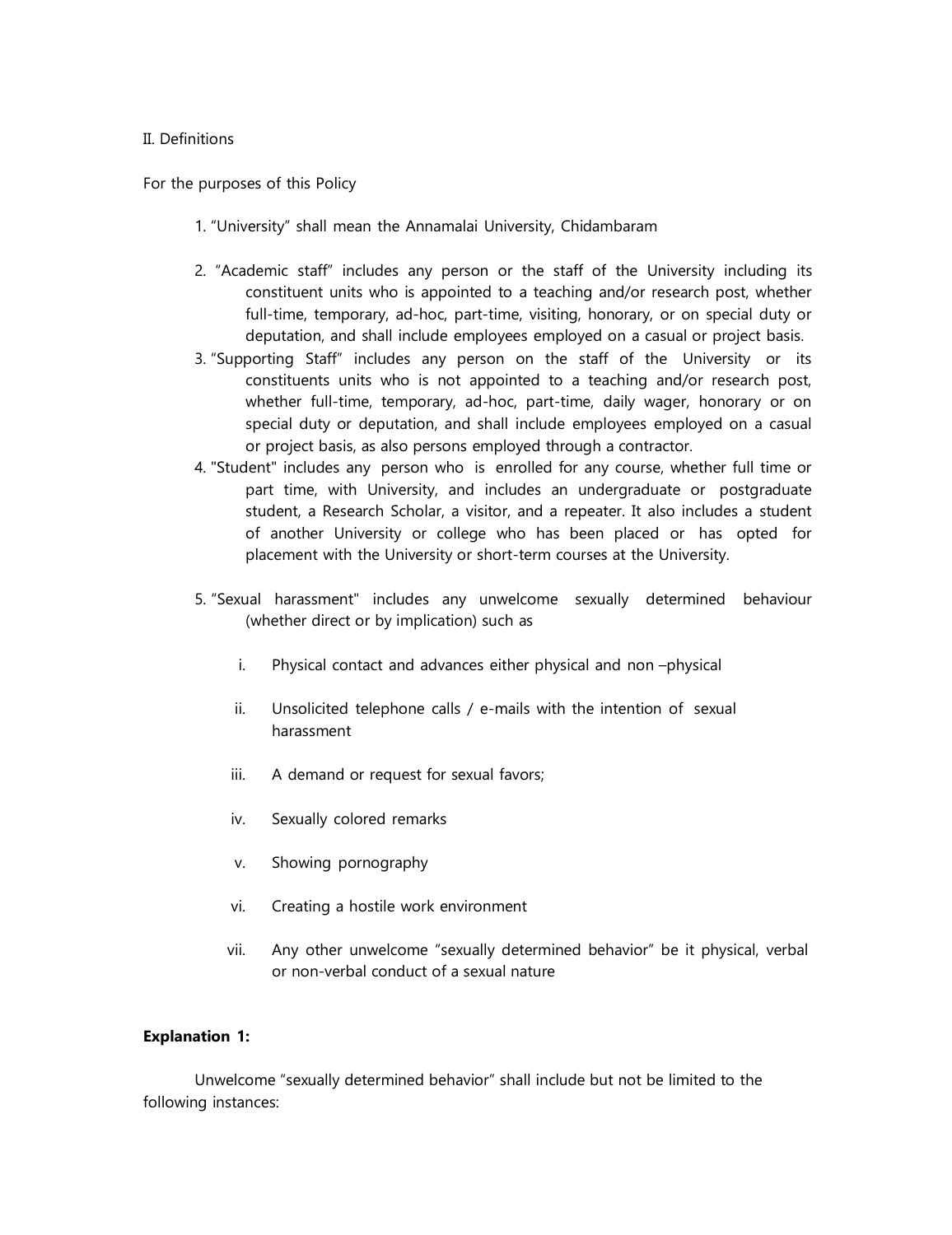- (i) Where submission to or rejection of sexual advances, requests or conduct is made either explicitly or implicitly a term or condition of employment, instruction or evaluation or as a basis for decisions, involving participation in campus or academic activity.
- (ii) Such advances, requests or conduct (whether direct or implied) have the purpose or effect of interfering with an individual's work performance by creating an intimidating, hostile, humiliating or sexually offensive environment.

# **Explanation 2:**

Creating a "hostile environment"

- (i) Creating a study or workplace where Sexual Harassment may go unheeded, where despite complaints no action is taken, where there is nexus between accused/ aggressor & higher management, and where complainant is placed under fear, disadvantage or threat of victimization.
- (ii) It will also mean Retaliation which includes:
	- marginalizing someone in the study or workplace with regard to his / her roles and responsibilities
	- **socially ostracizing**
	- intimidating someone physically, psychologically, emotionally or someone close to or related to the victim
	- **spreading canard**
- (iii) And any other behavior that may commonly be construed as retaliatory

Note: All should take special note that, as stated above, retaliation against an individual who has complained about sexual harassment, and retaliation against individuals for cooperating with an investigation of a sexual harassment complaint is unacceptable and will be actionable.

# **Explanation 3:**

"Sexual Harassment" shall also mean:

(i) Direct or implied requests by any individual for sexual favors in exchange for actual or promised benefits such as favorable reviews, evaluation or instruction, salary increases, promotions, increased benefits, or continued employment constitutes sexual harassment.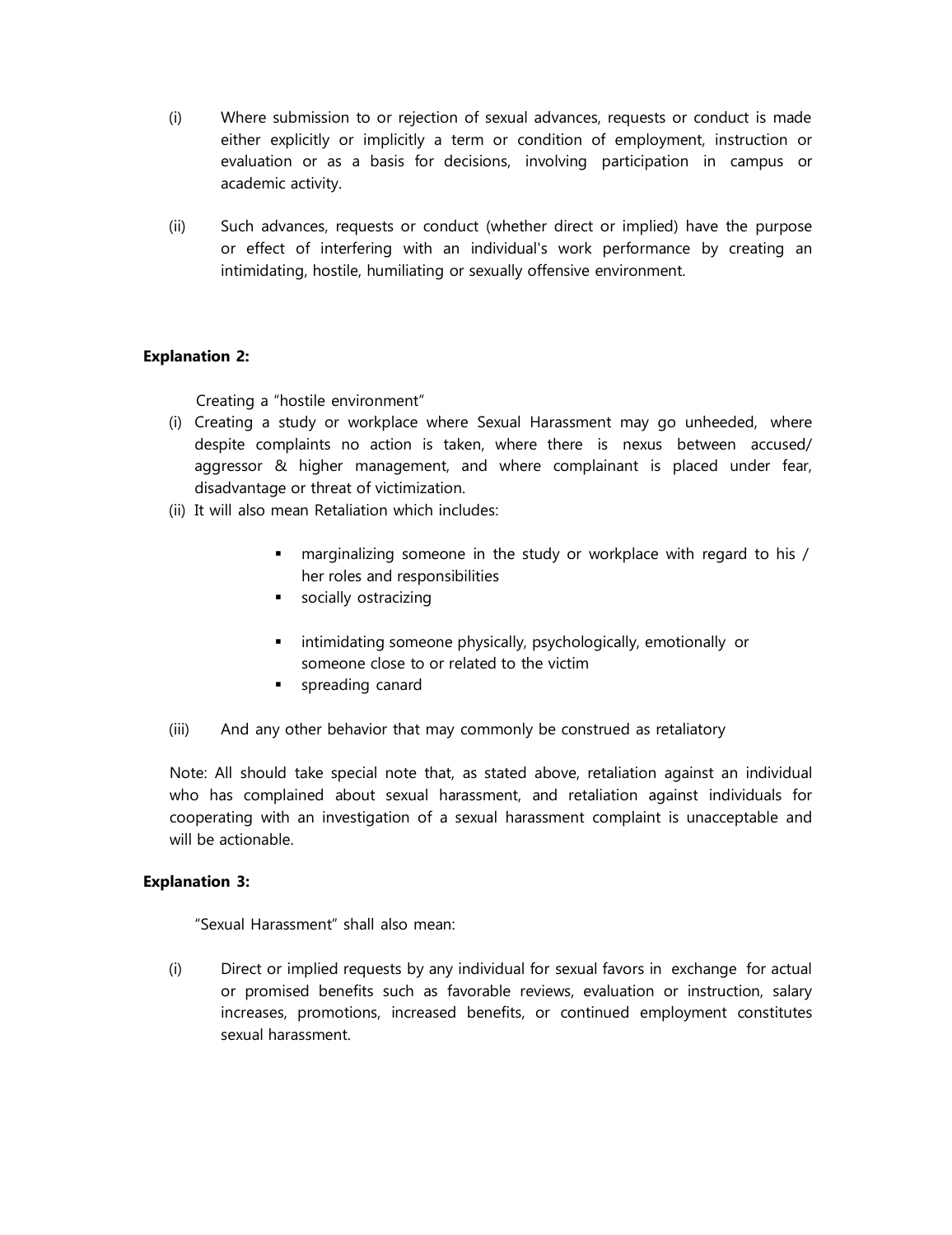(ii) Other sexually oriented conduct, whether it is intended or not, that is unwelcome and has the effect of creating a environment that is hostile, offensive, intimidating, or

humiliating to staff may also constitute sexual harassment.

## **Explanation 4:**

In addition the following are some examples of conduct which if unwelcome, may constitute sexual harassment depending upon the totality of the circumstances including the severity of the conduct and its pervasiveness:

- Unwelcome sexual advances -- whether they involve physical touching or not;
- Sexual epithets, jokes, written or oral references to sexual conduct, gossip regarding one's sex life; comment on an individual's body, comment about an individual's sexual activity, deficiencies, or prowess;
- Displaying sexually suggestive objects, pictures, cartoons, displaying body parts;
- Unwelcome leering, whistling, brushing against the body, sexual gestures, suggestive or insulting comments;
- Inquiries into one's sexual experiences; and, Discussion of one's sexual activities.
- Abuse of authority (Quid Pro Quo) demand by a person in authority, for sexual favors in exchange for related benefits (e.g. a wage increase, a promotion, training opportunity, a transfer, instruction or evaluation).
- The behavior that creates an environment that is intimidating, hostile, or offensive for members of one sex, and thus interferes with a person's ability to function normally.

### **III. Preventive Action**

Consistent with the existing law, the University shall take all reasonable steps to ensure prevention of sexual harassment. Such steps shall include (but not limited to):

- 1. Circulation of the University's policy on sexual harassment to all persons employed by or in any way acting in connection with the work and/or functioning of the University;
- 2. Ensuring that sexual harassment as an issue is raised and discussed at the University meetings from time to time;
- 3. Conduct or cause to carry out in-house gender training on sexual harassment.
- 4. Widely publicize that the sexual harassment is a crime and will not be tolerated.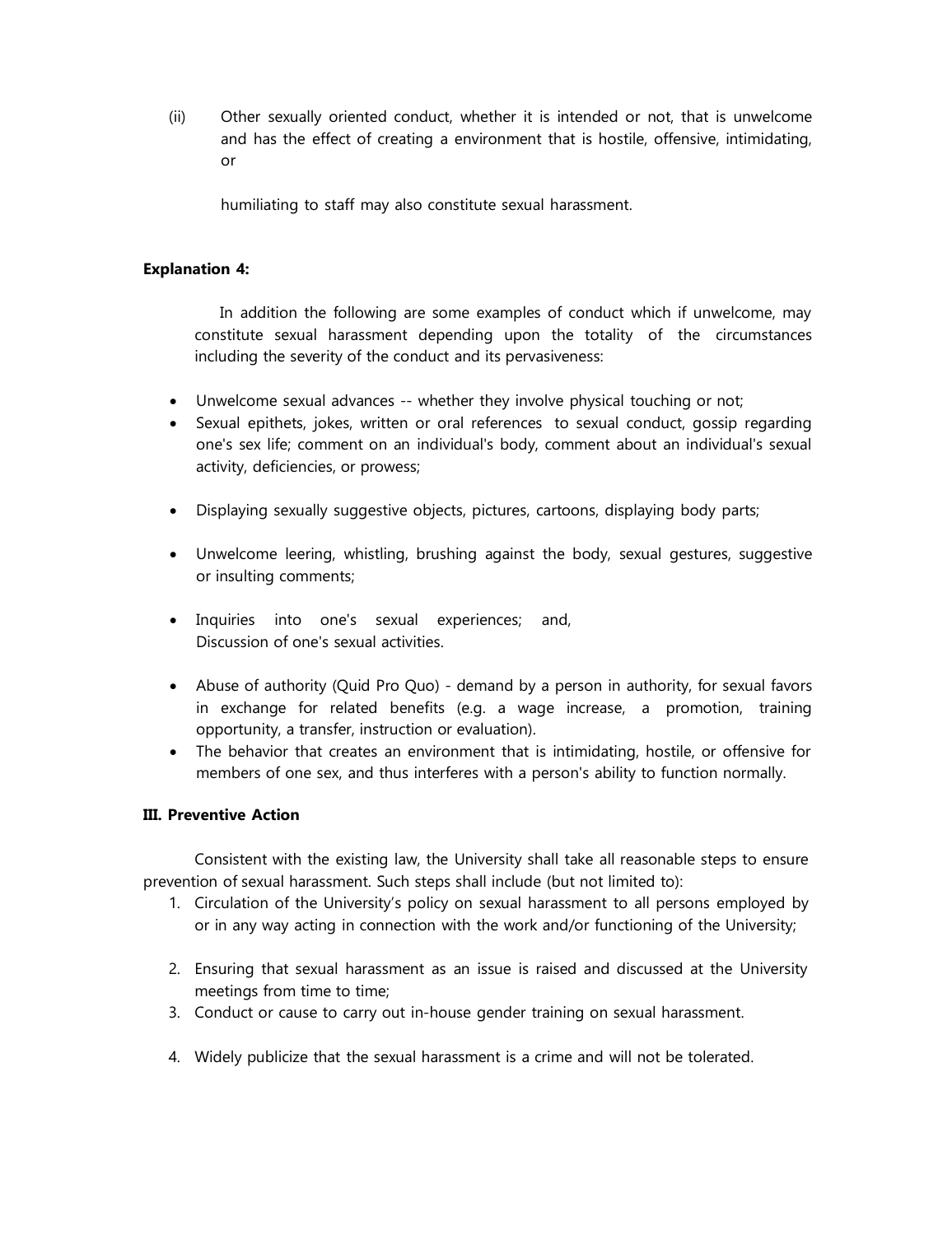- 5. Include statement of policy against sexual harassment in Admission Prospectus or Brochure
- 6. Prepare and circulate the Annual report of Complaints Committee Sexual Harassment at Work Place.

## **IV Complaints Committee – Sexual Harassment at Work Place**

The Complaint Committee – Sexual Harassment at Work Place has been constituted by the authorities of the Annamalai Univeristy as per the Supreme Court Judgment on Vishaka case. The objective of the Committee is "to maintain congenial working environment for women employees and students of Annamalai University in accordance with the guidelines provided by the Supreme Court of India" The following are the Members of this Committee: Name and Designation

| Sl.No          | <b>Name &amp; Designation of Employee/ Student</b>                                                                                                                                   | <b>Chair Person/</b><br><b>Members</b> |
|----------------|--------------------------------------------------------------------------------------------------------------------------------------------------------------------------------------|----------------------------------------|
| 1              | Dr. P. Mullai, Professor, Department of Chemical Engineering, FEAT,<br>Annamalai University                                                                                          | Chair Person                           |
|                |                                                                                                                                                                                      | (Teaching)                             |
| $\overline{2}$ | Dr. D. Geetha, Associate Professor, Department of Physics                                                                                                                            | Member (Teaching)                      |
| $\overline{3}$ | Dr. J. Thirumal, Associate Professor & Head (i/c)                                                                                                                                    | Member (Teaching)                      |
|                | Department of Philosophy                                                                                                                                                             |                                        |
| $\overline{4}$ | Mr. C.K. Parimalam, Instructor Special Grade, Department of Mechanical<br>Engineering, FEAT, Annamalai University                                                                    | Member                                 |
|                |                                                                                                                                                                                      | (Non-Teaching)                         |
| 5              | Tmt. E. Kalyani (I.D.No. 01203), Deputy Registrar, Works Section,<br>Annamalai University                                                                                            | Member                                 |
|                |                                                                                                                                                                                      | (Non-Teaching)                         |
| 6              | Mr.R. Elencheran, Research Scholar,<br>Department of<br>Chemistry,<br>Annamalai University                                                                                           | Member                                 |
|                |                                                                                                                                                                                      | (Student)                              |
| $\overline{7}$ | Ms. R. ShirlyPushpam, M.B.B.S. (III-Year), Rajah Muthiah Medical<br>College, Annamalai University                                                                                    | Member                                 |
|                |                                                                                                                                                                                      | (Student)                              |
| 8              | Ms. S. Abarna, B.Sc., (Hons), II year, Annamalai University                                                                                                                          | Member                                 |
|                |                                                                                                                                                                                      | (Student)                              |
| 9              | Dr. V. Nadanasabapathy, Secretary, Centre for Rural Education and<br>Economic Development (CREED), No. 23, Aranganathan Nagar, Near<br>Chinna Market Chidambaram. Cell: 94432 62222. | Member                                 |
|                |                                                                                                                                                                                      | (NGO)                                  |
|                |                                                                                                                                                                                      |                                        |

# **V. Procedure of Dealing with Complaints of Sexual Harassment**

1. If any individual believes that he or she has been subjected to sexual harassment, such person shall have the option to file a complaint with Complaints Committee – Sexual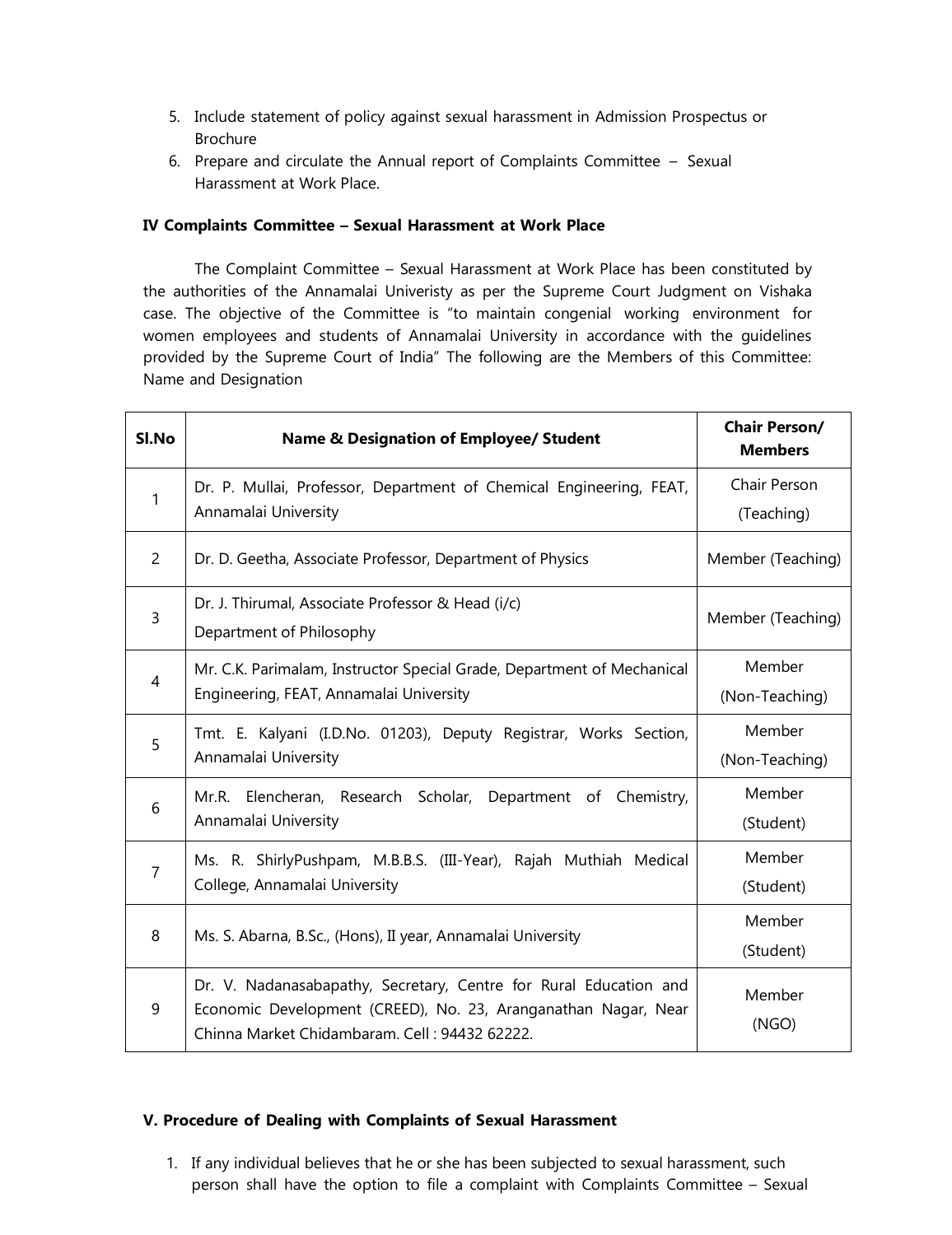Harassment at work place. This may be done in writing or orally. Even if it is done verbally initially, it is always preferable to have the complaint in writing.

- 2. A complaint may be filed by contacting any one of the members of the Complaints Committee - Sexual Harassment at Work Place. The Complaints Committee - Sexual Harassment at Work Place will also be available to discuss any concerns staff may have and to provide information about Department/Units policy on sexual harassment and the complaint process.
- 3. Informal Way of dealing with complaints of Sexual Harassment:
	- i. An informal approach to resolve a complaint of sexual harassment can be through mediation between the parties involved and by providing advice and counseling on a strictly confidential basis. The procedures though less stringent than formal procedures will be conducted in the full spirit of this policy document.
	- ii. The case will be taken up for investigation at an informal level by the member of the Enquiry Committee in a confidential manner. The matter will be reviewed and the alleged offender will be approached with the intention of resolving the matter in a confidential manner.
	- iii. If the incident or the case reported does constitute sexual harassment of a higher degree, the member will suggest taking it up for disciplinary action or with the agreement of the complainant, the case can be taken as a formal complaint.
	- iv. The choice, whether to deal with the complaint in the informal way or through the formal mechanism (whether the case constitutes sexual harassment of a higher or lower degree), should depend entirely on the complainant.
- 4. The investigation into a complaint will be conducted in such a way as to maintain confidentiality to the extent practicable under the circumstances. The Enquiry Committee (EC) has to be set up within 2 weeks of receiving the complaint. The Complaints Committee - Sexual Harassment at Work Place is responsible for setting up the EC.
- 5. The EC has to investigate and submit report to Complaints Committee Sexual Harassment at Work Place within 4 weeks. The Complaints Committee - Sexual Harassment at Work Place will have to decide on recommendations and forward it to the Vice Chancellor within 2 weeks of receiving report from EC.
- 6. In case of exceptional circumstances, the time limit for investigation may be extended by the Complaints Committee - Sexual Harassment at Work Place. The Complaints Committee - Sexual Harassment at Work Place has to inform Registrar, who will then inform both the complainant and accused.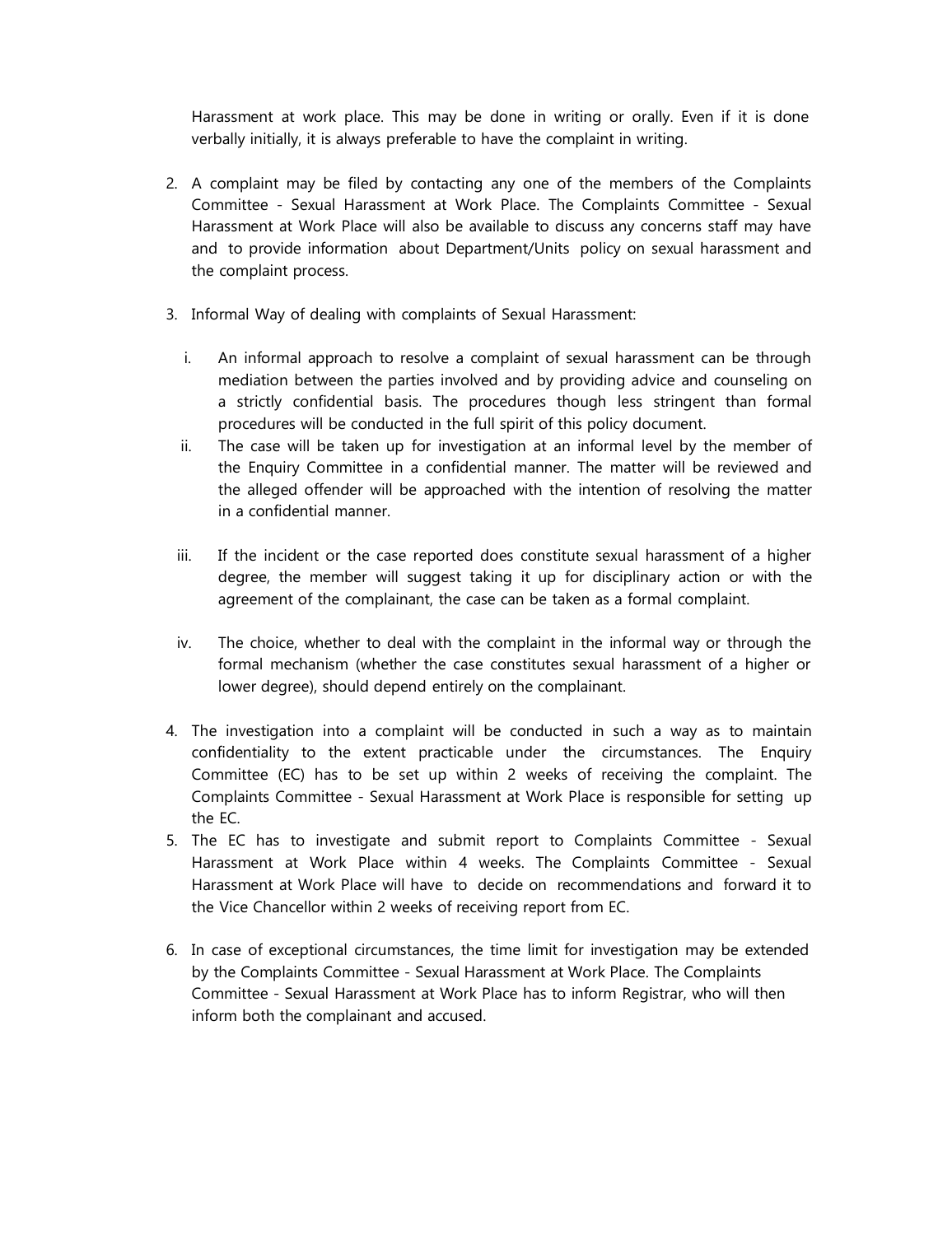# **VI. Process of Inquiry**

- 1. Upon receiving a formal complaint, the Committee shall ask the complainant to prepare a detailed statement of incidents if written complaint is sketchy. A statement of allegations will be drawn up by the Committee and sent to the accused.
- 2. The accused will be asked to prepare a response to the statement of allegations and submit to the Committee within the given time.
- 3. The statements and other evidence obtained in the inquiry process will be considered confidential materials.
- 4. An officer in the University could be designated to provide advice and assistance to each party if requested by either of them. Similarly, the complainant and the accused will have the right to be represented or accompanied by a member of staff, a friend or a colleague.
- 5. The Committee will organize verbal hearings with the complainant and the accused.
- 6. Statement of Complainant will be recorded first in the presence of the accused. The accused may cross question the complaint if there is a need to do so in the presence of the Enquiry Committee.
- 7. The Committee will take testimonies of other relevant persons and review the evidence whenever necessary. Care should be taken to avoid any retaliation against the witnesses by giving necessary protection.
- 8. The Committee will take its decision after carefully reviewing the circumstances, evidence and relevant statements in all fairness.
- 9. If the accused, being provided fair opportunity to participate in the inquiry and defend him/her fails to participate in the inquiry, the Committee may conduct the inquiry exparte.
- 10. The Committee will ensure confidentiality during the inquiry process.
- 11. In the course of investigating any complaint of sexual harassment, the Complaints Committee - Sexual Harassment at work place shall ensure that the principles of natural justice are adhered to namely:
	- i. Both parties shall be given reasonable opportunity to be heard along with witnesses and to produce any other relevant documents before the Complaints Committee – Sexual Harassment at Work Place.
	- ii. Upon completion of the investigation, both parties, will be informed of the results of that investigation.
	- iii. Documents which form part of the official record shall also be given to the complainant if need be.
	- iv. The Complaints Committee Sexual Harassment at Work Place shall be empowered to do all things necessary to ensure a fair hearing of the complaint including all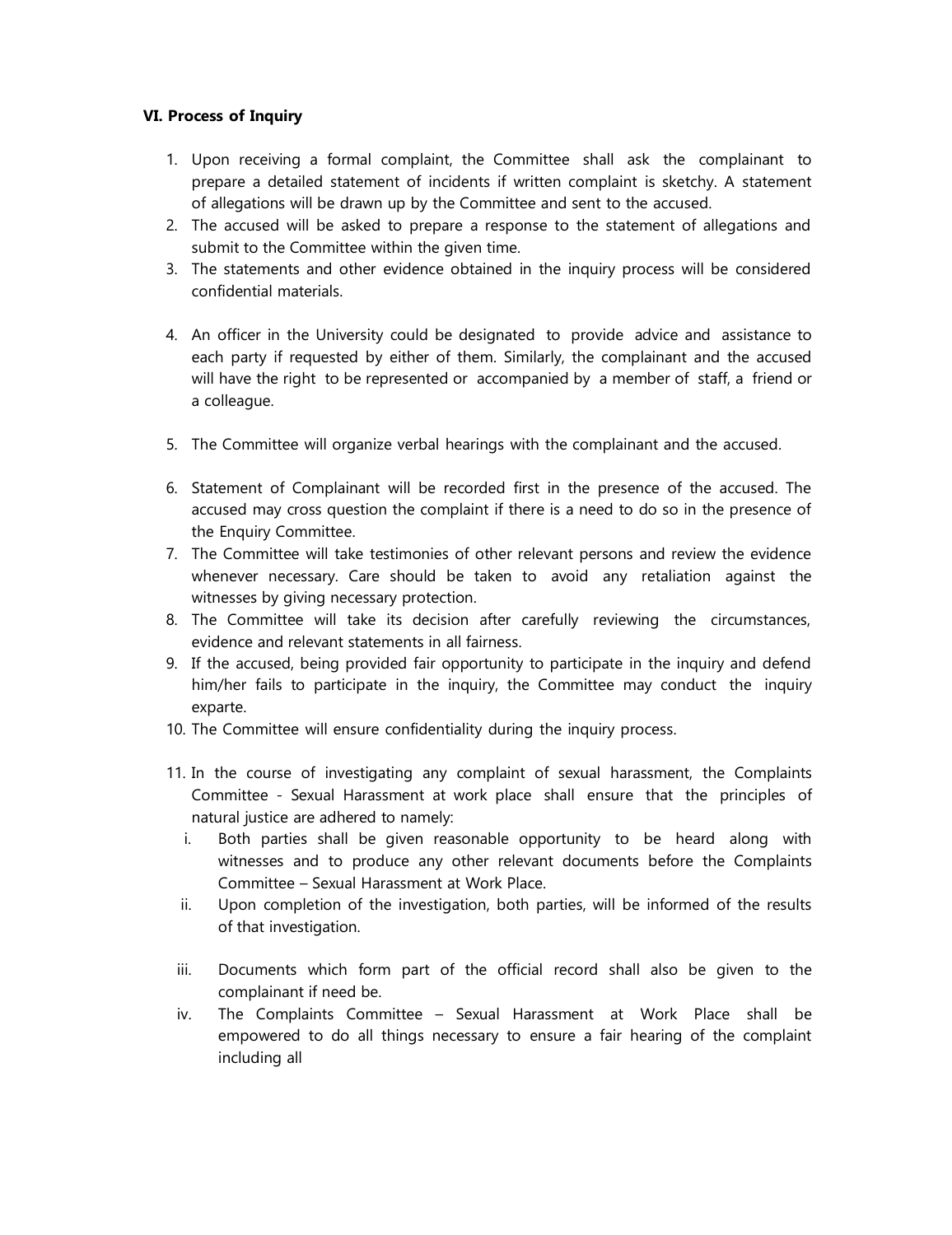things necessary to ensure that victims or witnesses are neither victimized or discriminated against while dealing with a complaint of sexual harassment. In this regard the Complaints Committee – Sexual Harassment at Work Place shall also have discretion to make appropriate interim recommendations vis-à-vis an accused person pending the outcome of a complaint including suspension, transfer, leave, change of office/ hostel, etc.

- v. In the event the Complaints Committee Sexual Harassment at Work Place determines that sexual harassment has occurred, it will make appropriate recommendations for necessary action to be initiated to remove the offensive conduct and, where appropriate, to institute disciplinary action. The complainant's views may be taken into consideration for this purpose.
- vi. The penalties listed below (in ascending order) are indicative, and shall not constrain the University authorities from considering others, in accordance with the rules governing the conduct of employees and students in practice at the time.

## **Penalties in Case of Academic Staff**

- a. Warning, reprimand, or censure.
- b. Withholding of one or more increments for a period not exceeding one year.
- c. Removal from an administrative position at the Study / Information Centre, and/or University levels.
- d. Disbarment from holding an administrative position at the Study / Information Centre, and/or University levels.
- e. Suspension from service for a limited period.
- f. Compulsory retirement.
- g. Dismissal from service. Further, the penalty awarded shall be recorded in his/her

#### **Penalties in Case of Supporting Staff**

- a. Warning, reprimand, or censure.
- b. Transfer
- c. Withholding of one or more increments for a period not exceeding one year.